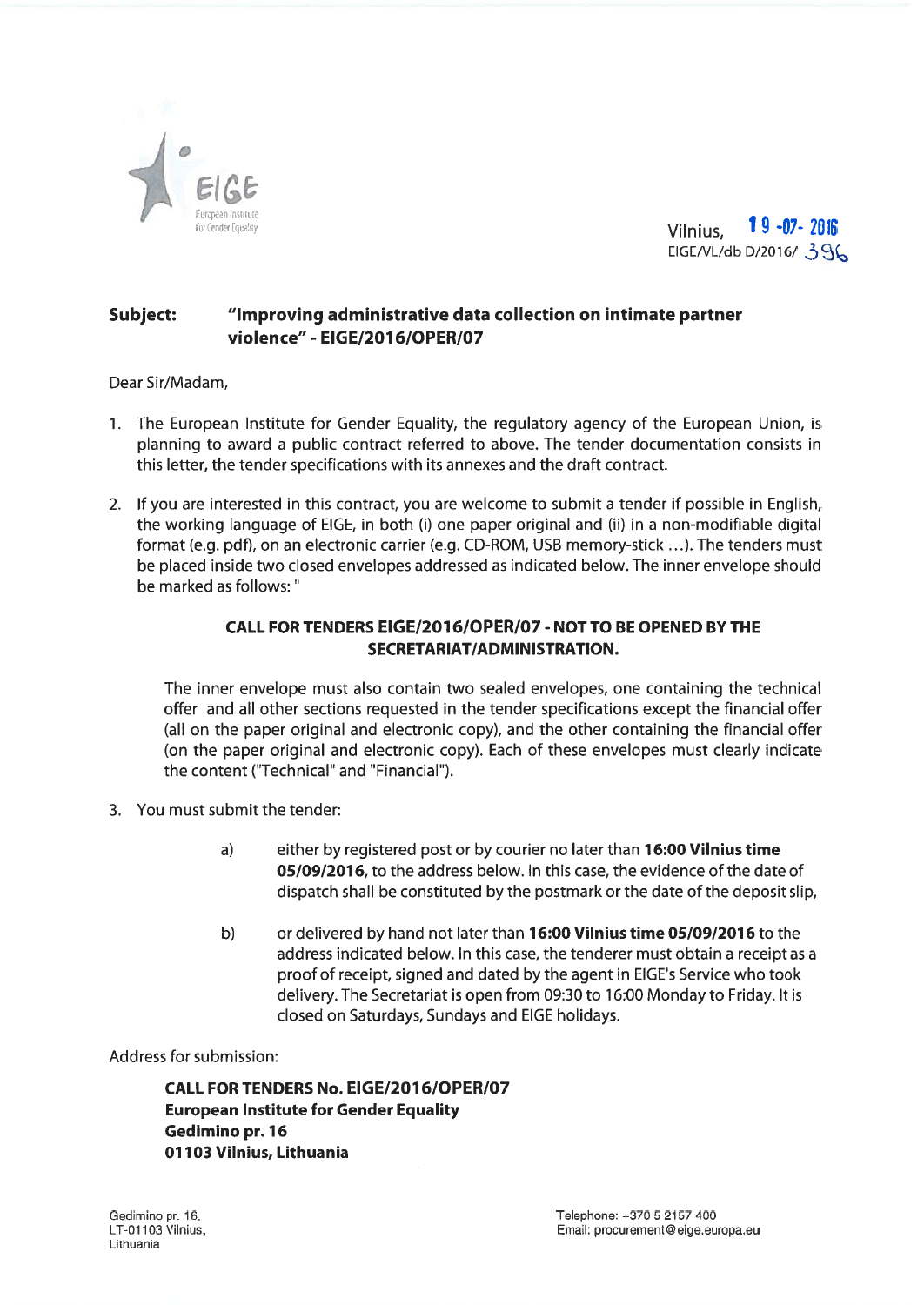Late submission will lead to the exclusion of the tender from the award procedure for this Contract. Offers sent by e-mail or fax will also be non admissible.

- 4. Tenders must be:
	- a. signed by <sup>a</sup> duly authorised representative of the tenderer. Financial Offer is signed separately;
	- b. perfectly legible so that there can be no doubt as to words and figures;
	- c. drawn up following the instructions of the tender specifications and using the Standard Submission Forms attached to the tender specifications.
- 5. Submission of <sup>a</sup> tender implies acceptance of all the terms and conditions set out in this invitation, in the tender specification and in the draft contract and, where appropriate, waiver of the tenderer's own general or specific terms and conditions. Submission of <sup>a</sup> tender is binding on the tenderer to whom the contract is awarded for the duration of the contract.
- 6. All costs incurred during the preparation and submission of tenders is to be borne by the tenderers and will not be reimbursed.
- 7. The period of validity of the tender, during which tenderers may not modify the terms of their tenders in any respect, is nine (9) months from the date stated for receipt of tender.
- 8. Contacts between the contracting authority and the tenderers are prohibited throughout the procedure save in exceptional circumstances and under the following conditions only:

## Before the final date for submission of tenders:

At the request of the tenderer, EIGE may provide additional information solely for the purpose of clarifying the nature of the contract.

Any reques<sup>t</sup> for additional information must be made in writing only to the following <sup>e</sup> mail address: procurement@eige.europa.eu

EIGE is not bound to reply to requests for additional information received less than six working days before the final date for submission of tenders.

EIGE may, on its own initiative, inform interested parties of any error, inaccuracy, omission or any other clerical error in the text of the call for tenders.

Any additional information including that referred to above will be posted on EIGE's website: http://www.eige.europa.eu/. The website will be updated regularly and it is the tenderers' responsibility to check for updates and modifications during the tendering period.

## After the opening of the tenders:

If clarification is required or if obvious clerical errors in the tender need to be corrected, EIGE may contact the tenderer provided the terms of the tender are not modified as <sup>a</sup> result.

9. This invitation to tender is in no way binding on EIGE. The Institute's contractual obligation commences only upon signature of the contract with the successful tenderer.